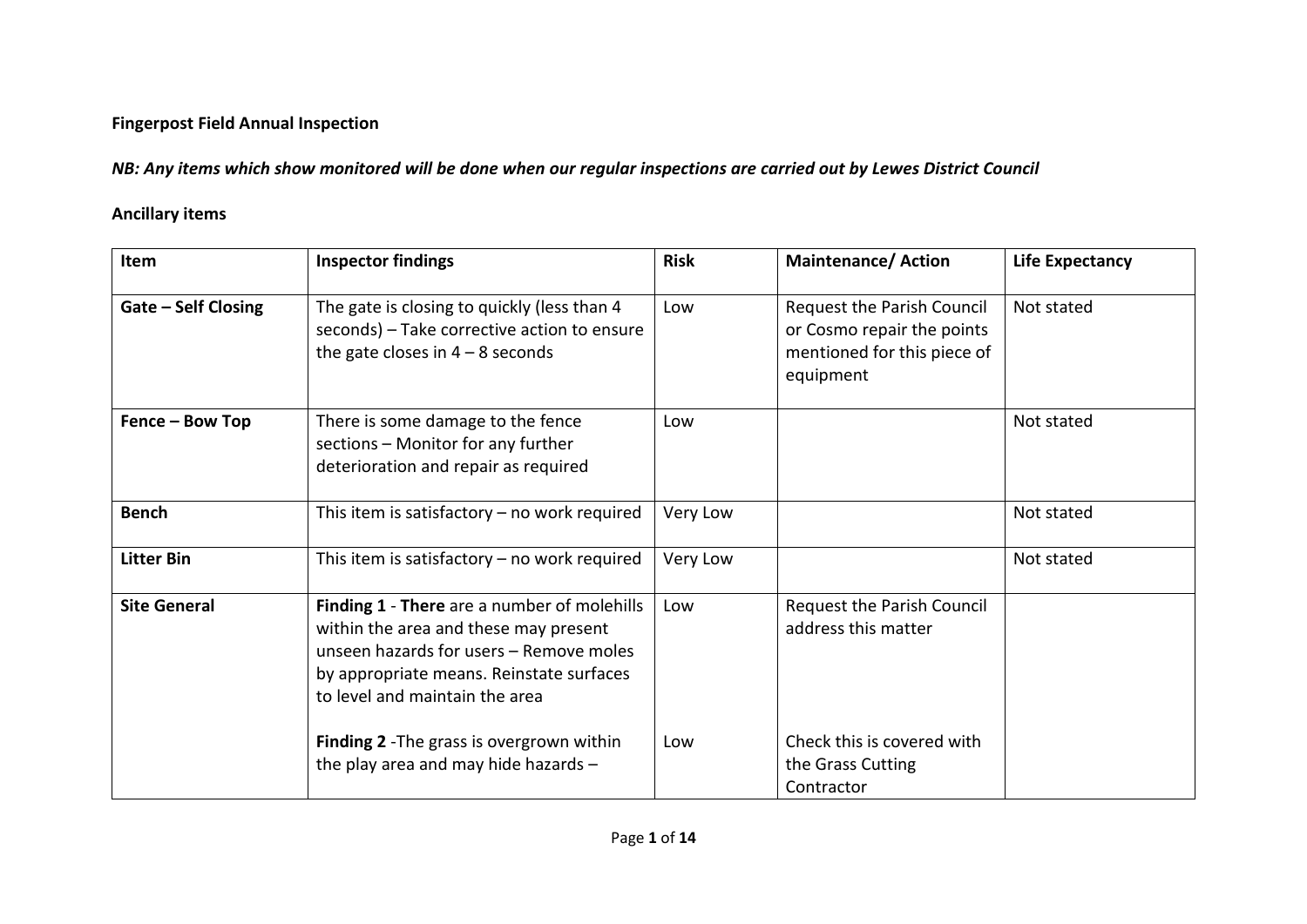| Reduce the length of grass to an<br>acceptable height and maintain<br>Finding 3 - There is algae or moss growth<br>on the surface resulting in slippery<br>conditions                                                                                                                                     | Low        | Request the Parish Council<br>Contractor remove the<br>moss/algae |               |
|-----------------------------------------------------------------------------------------------------------------------------------------------------------------------------------------------------------------------------------------------------------------------------------------------------------|------------|-------------------------------------------------------------------|---------------|
| Finding $1$ – The timber has a number of<br>splits/shakes or air cracks and this may<br>affect the stability or allow water ingress<br>which will accelerate the rotting process -<br>Monitor to ensure the splits do not cross<br>through fixing points of the structure<br>and/or cause any instability | Low/Medium | Consider replacing this<br>piece of equipment                     | $3 - 5$ Years |
| Finding 2 - There is some evidence of rot in<br>the timber - Monitor for any further<br>deterioration and replace as required                                                                                                                                                                             | Low        |                                                                   |               |
| Finding 3 - The Timber stain is in poor<br>condition - Prepare all affected parts and<br>re-stain with an appropriate preservative                                                                                                                                                                        | Low        |                                                                   |               |
| Finding 4 - The chain openings are in<br>excess of the 8.6mm as recommended by<br>BS EN 1176 - Monitor - No remedial work<br>recommended                                                                                                                                                                  | Low        |                                                                   |               |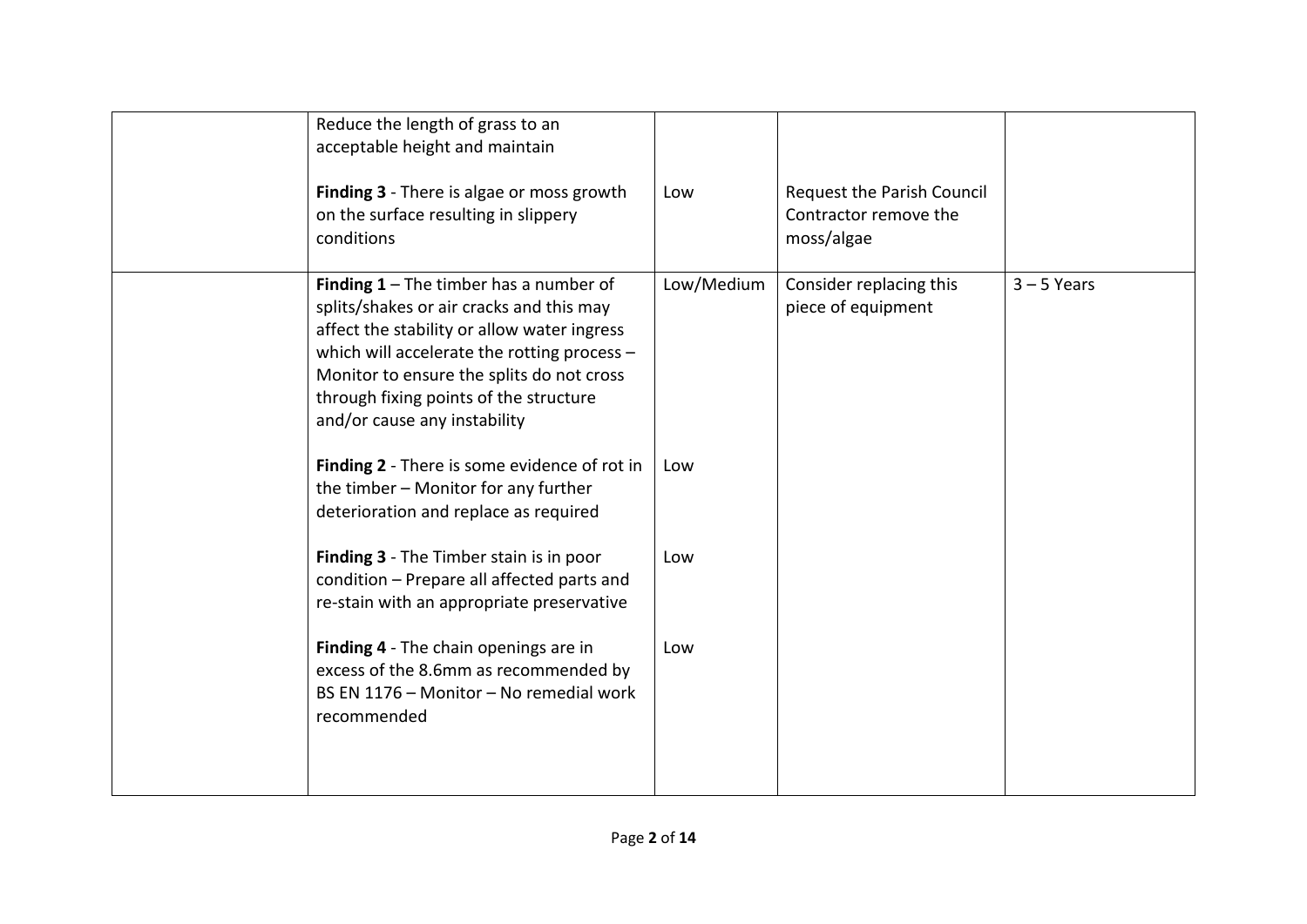|                     | <b>Finding 5</b> $-$ There is notable evidence of<br>chain wear - Monitor for any further<br>deterioration and replace when 40% worn<br><b>Finding 6</b> $-$ The bushes are showing signs<br>of wear - Monitor for any further<br>deterioration and replace as required<br><b>Finding 7</b> – Parts of the timber are rough or<br>splintered - Remove all rough or sharp<br>edges | Low<br>Low<br>Low |                                                                                                      |              |
|---------------------|-----------------------------------------------------------------------------------------------------------------------------------------------------------------------------------------------------------------------------------------------------------------------------------------------------------------------------------------------------------------------------------|-------------------|------------------------------------------------------------------------------------------------------|--------------|
| <b>Cone Climber</b> | <b>Finding 1</b> – The surfacing around the edge<br>of the item is damaged - Repair the<br>damaged areas of surfacing<br>Finding 2 - The surface is lifting at the                                                                                                                                                                                                                | Low<br>Low        | Request the Parish Council<br>or Cosmo repair the points<br>mentioned for this piece of<br>equipment | 5 - 10 Years |
|                     | edges and creating trip points -<br>Repair perimeter of surfacing to remove<br>trip points                                                                                                                                                                                                                                                                                        |                   |                                                                                                      |              |
|                     | Finding 3 - There are gaps opening<br>between the surfacing and the<br>edging surround or between the joints in<br>the surfacing - Monitor for any further<br>deterioration and repair as required                                                                                                                                                                                | Low               |                                                                                                      |              |
|                     | Finding 4 - The ropes/nets are<br>worn/damaged in places - Monitor for any                                                                                                                                                                                                                                                                                                        | Low               |                                                                                                      |              |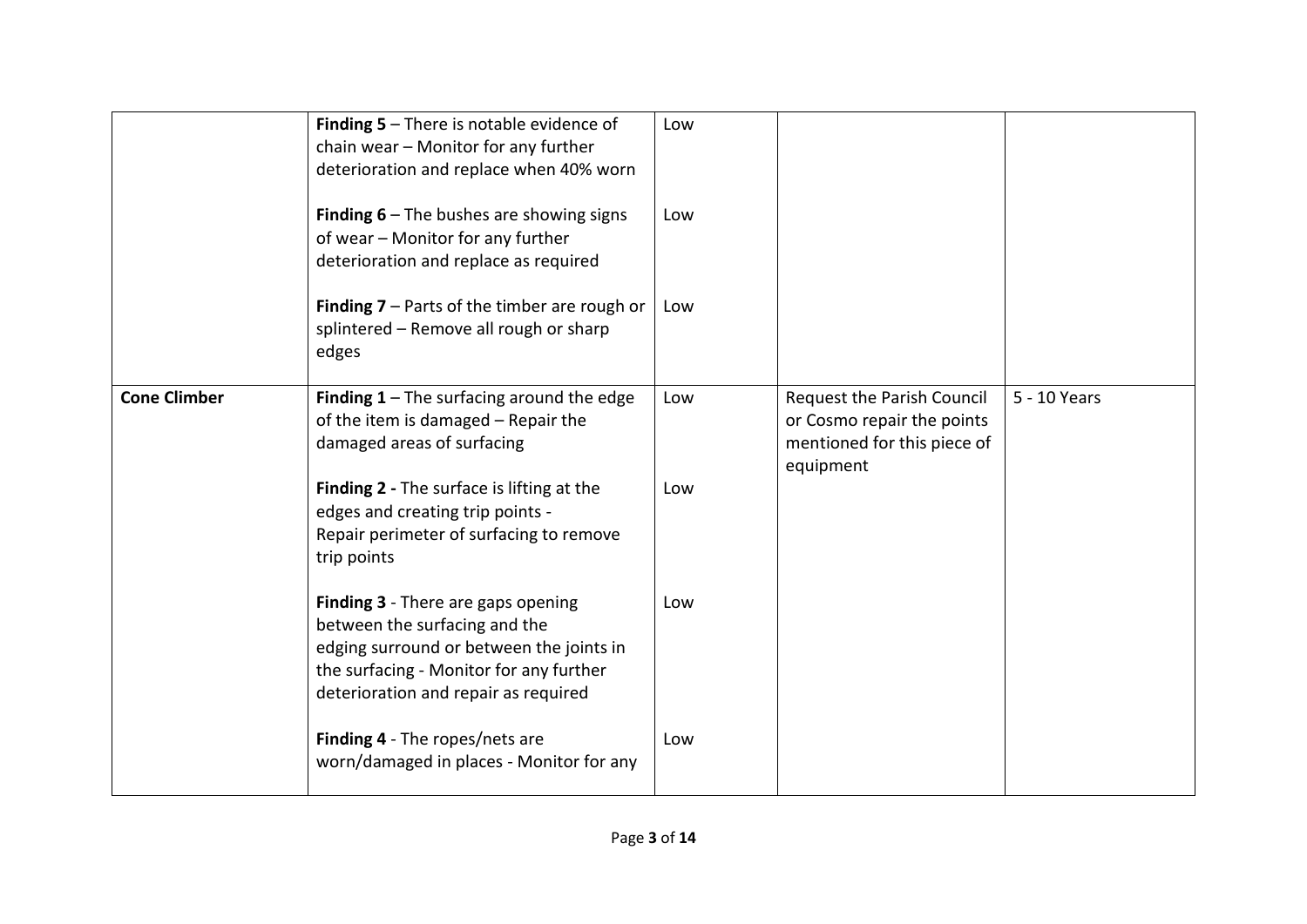|                     | further deterioration and repair or replace<br>as required<br><b>Finding 5</b> - The surfacing dimensions are<br>short and do not meet with the<br>requirements of the current applicable<br>standard -Monitor - no remedial action<br>recommended | Low        |                                   |               |
|---------------------|----------------------------------------------------------------------------------------------------------------------------------------------------------------------------------------------------------------------------------------------------|------------|-----------------------------------|---------------|
| 1 Bay 2 Seat (Flat) | Finding 1 - The timber stain is in poor<br>condition - Prepare all affected<br>parts and re-stain with an appropriate<br>preservative                                                                                                              | Low        | Consider repair or<br>replacement | $3 - 5$ Years |
|                     | Finding 2 - There is some evidence of rot in<br>the timber - Monitor for any further<br>deterioration and replace as required                                                                                                                      | Low        |                                   |               |
|                     | <b>Finding 3</b> - The surfacing is severely<br>damaged - Repair damaged areas of<br>surfacing                                                                                                                                                     | Low/Medium |                                   |               |
|                     | Finding 4 - The seat has minor damage or<br>wear - Monitor for any further<br>deterioration and replace as required                                                                                                                                | Low        |                                   |               |
|                     | Finding 5 - The chain openings are in<br>excess of the 8.6mm as recommended by<br>BS EN 1176 - Monitor - No remedial work<br>recommended                                                                                                           | Low        |                                   |               |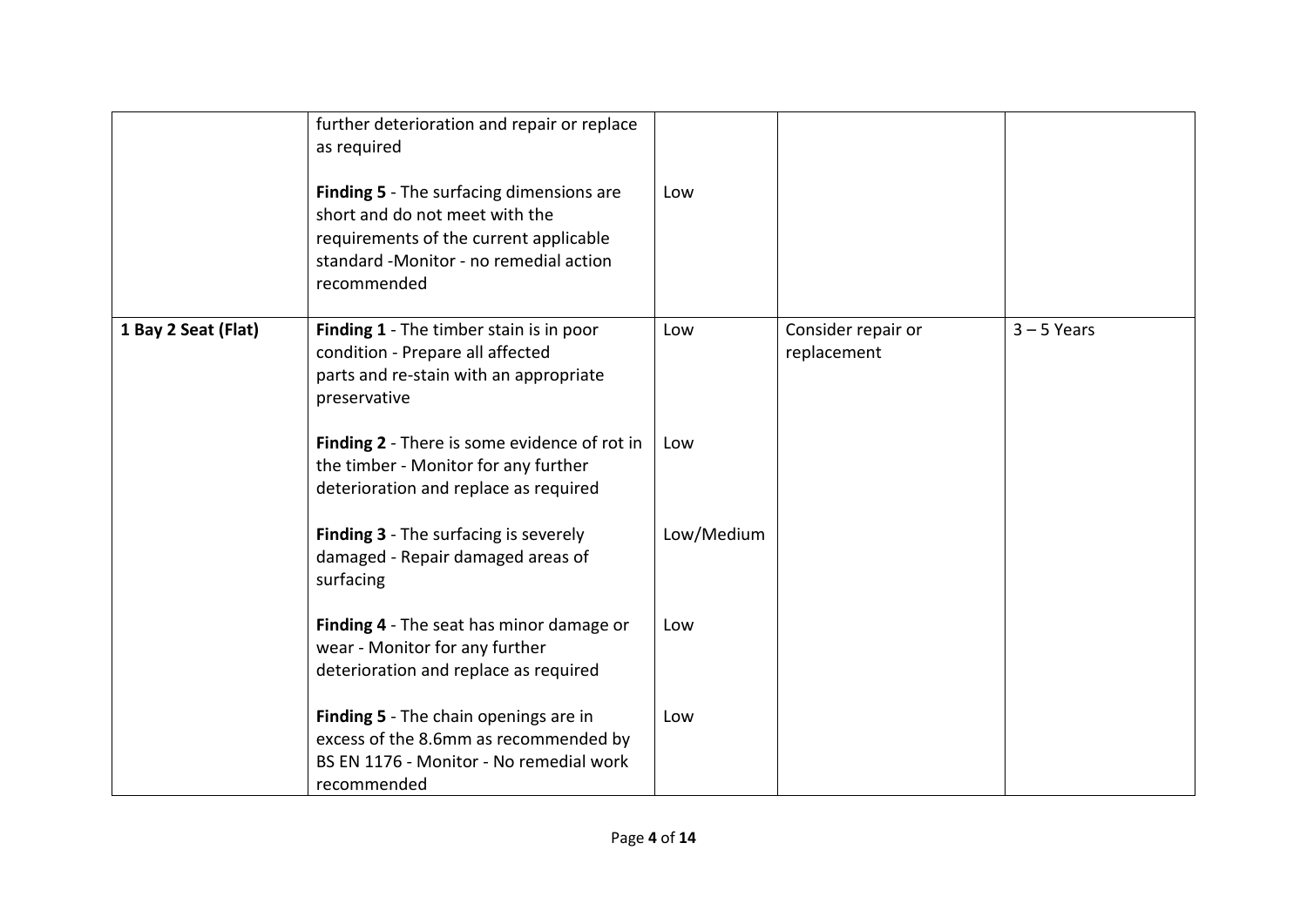|                       | Finding 6 - There is some notable evidence<br>of chain wear - Monitor for any further<br>deterioration and replace when 40% worn<br>Finding 7 - Parts of the timber are rough or<br>splintered - Remove all rough or sharp<br>edges                                                                     | Low<br>Low |                |
|-----------------------|---------------------------------------------------------------------------------------------------------------------------------------------------------------------------------------------------------------------------------------------------------------------------------------------------------|------------|----------------|
|                       | Finding 8 - The bushes are worn or missing<br>- Replace worn or missing bushes                                                                                                                                                                                                                          | Low        |                |
|                       | Finding 9 - The timber has a number of<br>splits/shakes or air cracks and this may<br>affect the stability or allow water ingress<br>which will accelerate the rotting process -<br>Monitor to ensure the splits do not cross<br>through fixing points of the structure<br>and/or cause any instability | Low/Medium |                |
| <b>Activity Trail</b> | Finding 1 - The ropes/nets are<br>worn/damaged in places - Monitor for any<br>further deterioration and repair or replace<br>as required                                                                                                                                                                | Low        | $5 - 10$ Years |
|                       | Finding 2 - There is some evidence of rot in<br>the timber - Monitor for any further<br>deterioration and replace as required                                                                                                                                                                           | Low        |                |
|                       | Finding 3 - The bearing is not operating<br>correctly - Replace the bearing                                                                                                                                                                                                                             | Low        |                |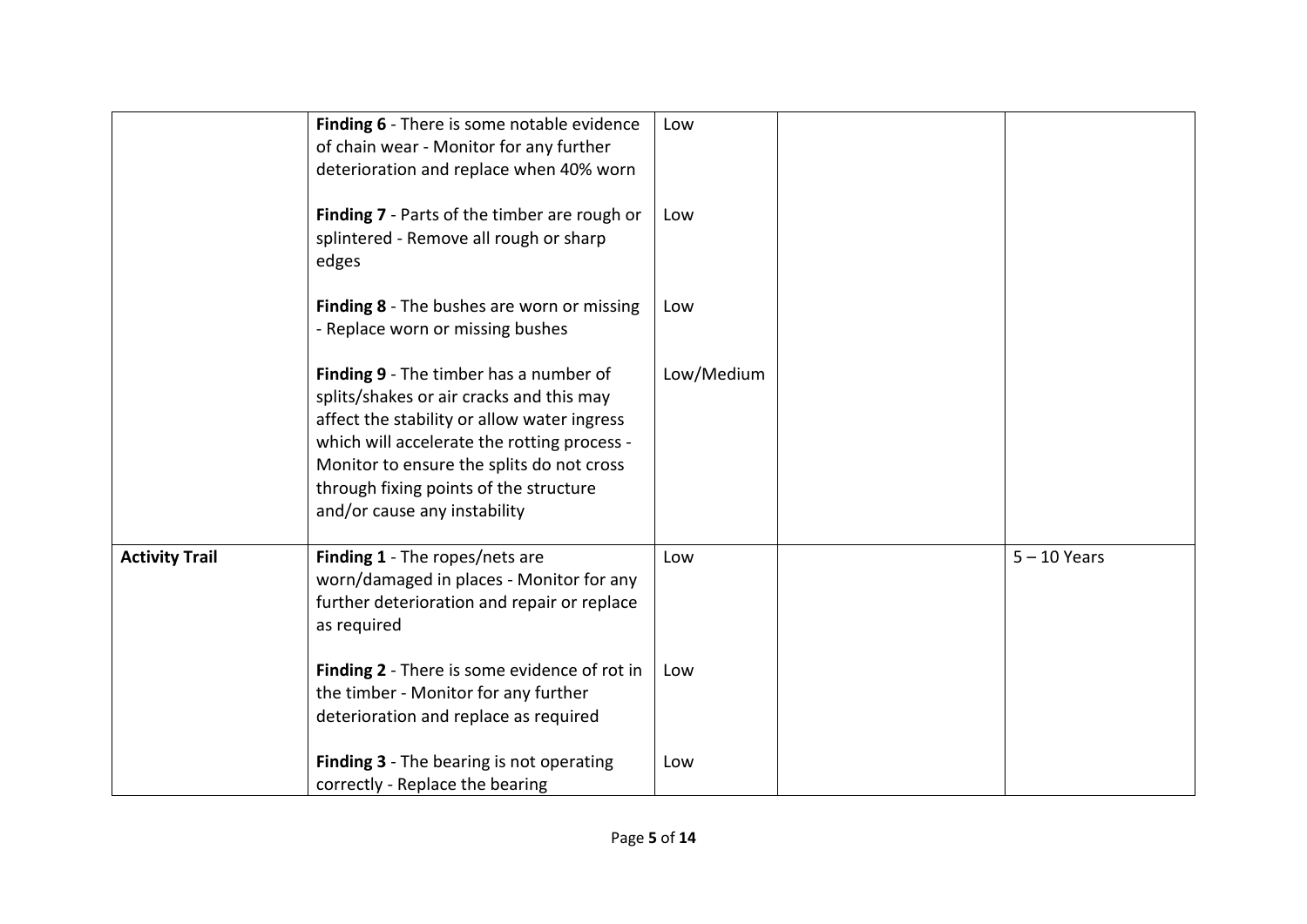|                     | as required                                                                                                                                                                                                                                                                                                                                                                                                                                                                                                                                                                                                                                          |            |                                                                              |                |
|---------------------|------------------------------------------------------------------------------------------------------------------------------------------------------------------------------------------------------------------------------------------------------------------------------------------------------------------------------------------------------------------------------------------------------------------------------------------------------------------------------------------------------------------------------------------------------------------------------------------------------------------------------------------------------|------------|------------------------------------------------------------------------------|----------------|
| <b>Cable Runway</b> | Finding 1 - We have completed a visual<br>inspection of the cable and fixing points<br>from ground level, however it is not<br>possible to fully inspect the cable and<br>fixings without either hiring equipment to<br>gain access or removing the cable and<br>inspecting at ground level. We recommend<br>that the main cable and fixing security is<br>thoroughly inspected at least in<br>accordance with the manufacturers<br>recommendations to check for damage,<br>security, or internal rusting, this will help to<br>ensure the continued safe use of the<br>equipment - Inspect in accordance with<br>the manufacturer's recommendations | Low        | Refer to Manufacturer or<br>alternative company who<br>may be able to assist | $5 - 10$ Years |
|                     | Finding 2 - The seat connection cannot be<br>inspected without dismantling the seat -<br>Dismantle the seat to inspect the seat<br>connection for wear<br>Finding 3 - The cableway seat has been                                                                                                                                                                                                                                                                                                                                                                                                                                                     | Low<br>Low |                                                                              |                |
|                     | damaged - Monitor for any further<br>deterioration and replace as required                                                                                                                                                                                                                                                                                                                                                                                                                                                                                                                                                                           |            |                                                                              |                |
|                     | Finding 4 - The chain openings are in<br>excess of the 8.6mm as recommended by                                                                                                                                                                                                                                                                                                                                                                                                                                                                                                                                                                       | Low        |                                                                              |                |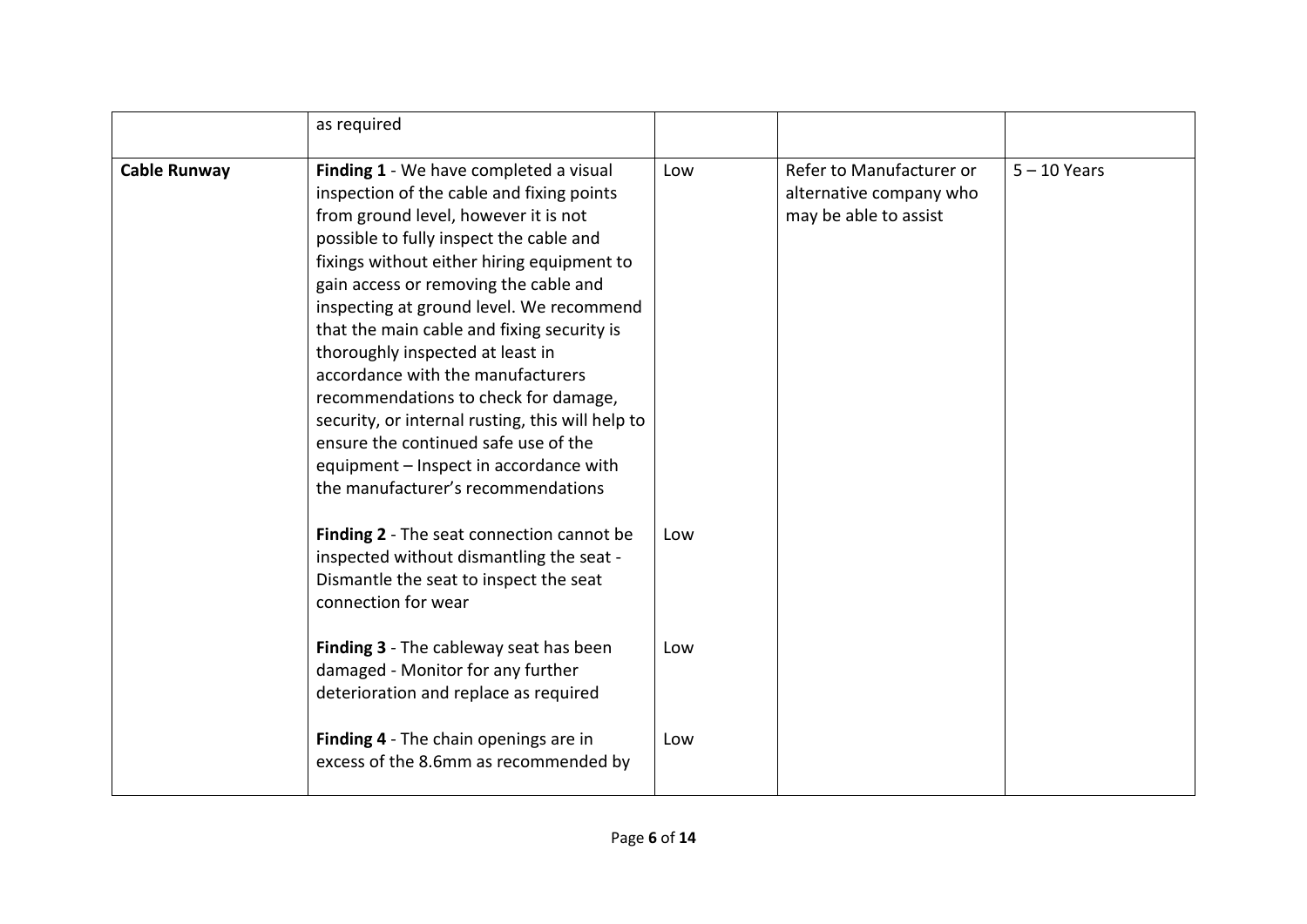|                             | BS EN 1176 - Monitor - No remedial work<br>recommended<br><b>Finding 5</b> - There is some notable evidence<br>of chain wear - Monitor for any further<br>deterioration and replace when 40% worn | Low |                                                                                                             |            |
|-----------------------------|---------------------------------------------------------------------------------------------------------------------------------------------------------------------------------------------------|-----|-------------------------------------------------------------------------------------------------------------|------------|
|                             | Finding 6 - The seat suspension cover has<br>been damaged - Monitor for any further<br>deterioration and replace as required                                                                      | Low |                                                                                                             |            |
| <b>Ancillary Items</b>      |                                                                                                                                                                                                   |     |                                                                                                             |            |
| <b>Gates - Combination</b>  | <b>Finding 1</b> – There is some damage to the<br>item - Monitor use and repair as required                                                                                                       | Low |                                                                                                             | Not stated |
|                             | <b>Finding 2</b> $-$ There is not padlock on the<br>maintenance gate - Provide a padlock to<br>secure the gate                                                                                    | Low | Provide a padlock                                                                                           |            |
|                             | <b>Finding 3</b> $-$ The gate is closing too quickly<br>(less than 4 seconds) - Take corrective<br>action to ensure the gate closes                                                               | Low | <b>Request the Parish Council</b><br>or Cosmo repair the points<br>mentioned for this piece of<br>equipment |            |
| <b>Gates - Self Closing</b> | <b>Finding 1</b> – The gate is closing too quickly<br>(Less than 4 seconds) Action - Take<br>corrective action to ensure that the gate<br>closes in $4 - 8$ seconds                               | Low |                                                                                                             | Not stated |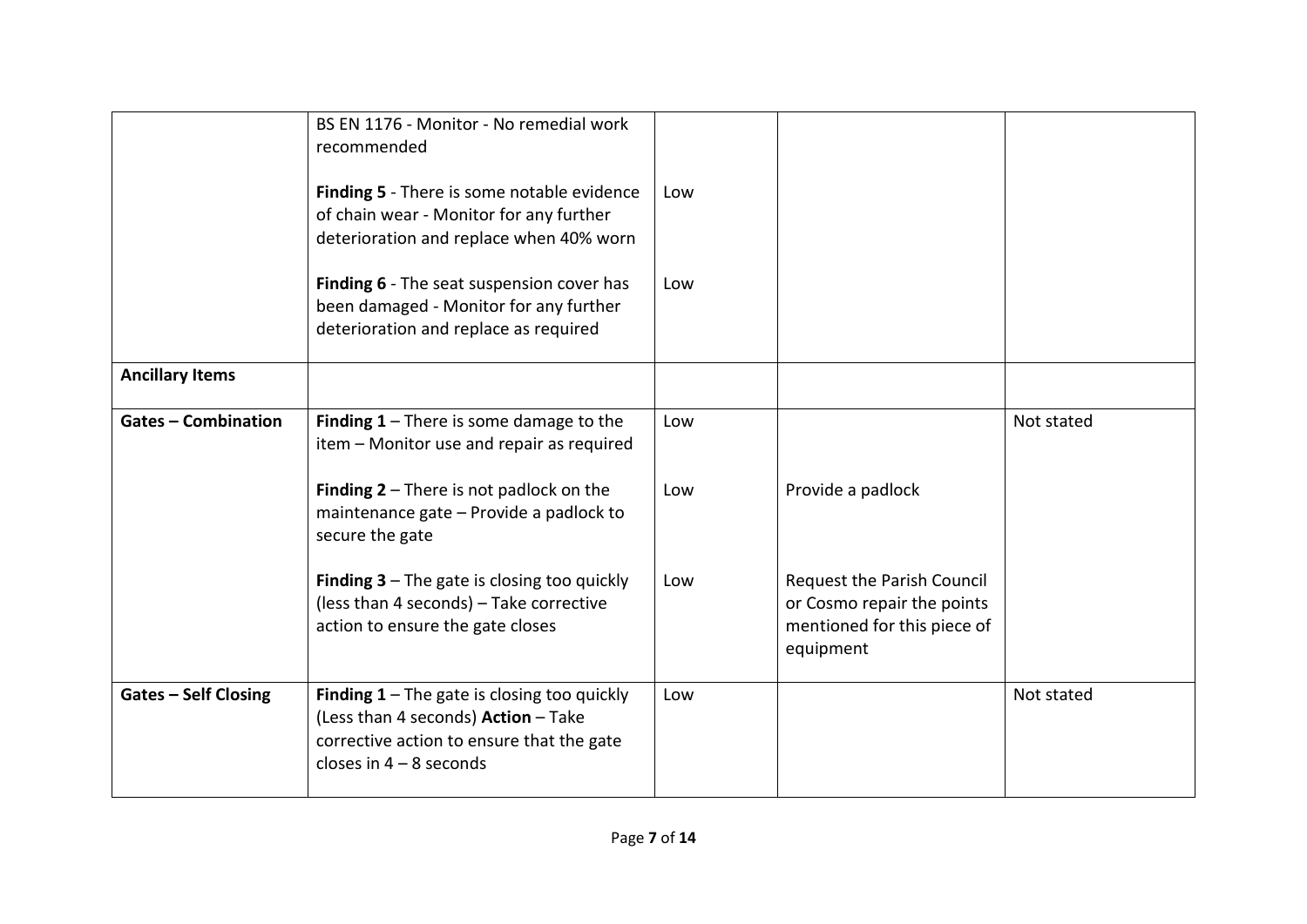| <b>Fence Bow Top</b>              | Finding 1- There is some damage to the<br>fence sections Action - Monitor for any<br>further deterioration                                                                                                                         | Low |                                                                                             | Not stated    |
|-----------------------------------|------------------------------------------------------------------------------------------------------------------------------------------------------------------------------------------------------------------------------------|-----|---------------------------------------------------------------------------------------------|---------------|
| <b>Site General</b>               | <b>Finding 1</b> – There are a number of molehills<br>within the area and these may present<br>unforeseen hazards for users Action -<br>Remove moles by appropriate means,<br>reinstate surfaces to level and maintain the<br>area | Low |                                                                                             |               |
|                                   | Finding 2 The grass is overgrown within the<br>play area and may hide hazards Action -<br>Reduce the length of the grass to an<br>acceptable height and maintain                                                                   | Low | This action has been<br>completed due to the<br>commencement of the<br>grass cutting season |               |
|                                   | <b>Finding 3 – There is algae or moss growth</b><br>on the surface resulting in slippery<br>conditions                                                                                                                             | Low | Request the Parish Council<br>Contractor remove the<br>algae/moss                           |               |
| <b>Swing Bay Seat</b><br>(Cradle) | Finding 1 - The timber stain is in poor<br>condition - Prepare all affected<br>parts and re-stain with an appropriate<br>preservative                                                                                              | Low |                                                                                             | $3 - 5$ Years |
|                                   | Finding $2 -$ The chain openings are in<br>excess of the 8.6mm as recommended by<br>BS EN 1176 - Monitor - No remedial work<br>recommended                                                                                         | Low |                                                                                             |               |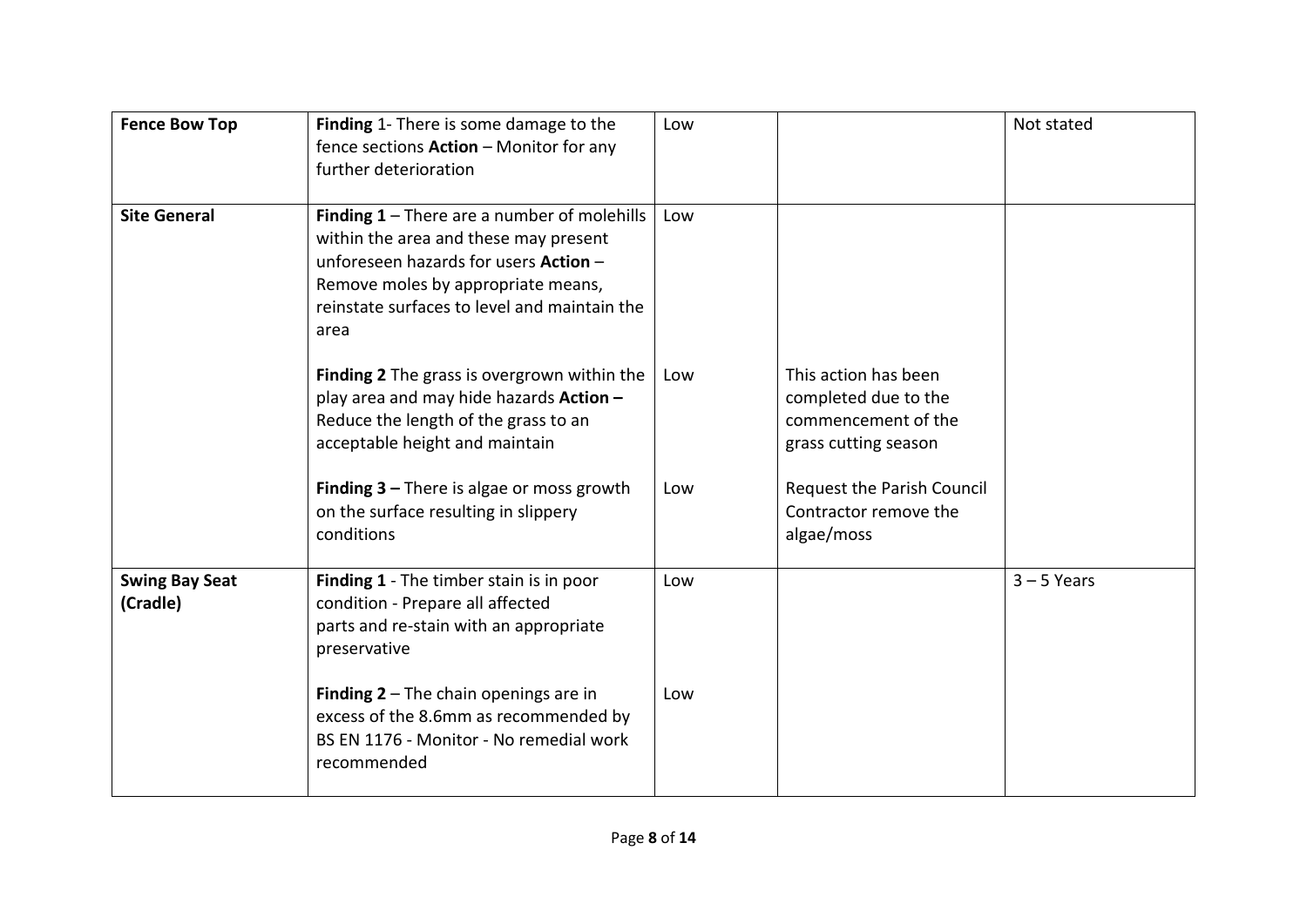|                     | Finding 3 - There is notable evidence of<br>chain wear - Monitor for any further<br>deterioration and replace when 40% worn<br>Finding 4 - The bushes are showing signs of<br>wear - Monitor for any further<br>deterioration and replace as required | Low<br>Low |                |
|---------------------|-------------------------------------------------------------------------------------------------------------------------------------------------------------------------------------------------------------------------------------------------------|------------|----------------|
|                     | <b>Finding 5</b> $-$ Parts of the timber are rough or<br>splintered - Remove all the rough or sharp<br>edges                                                                                                                                          | Low        |                |
|                     | Finding 6 - The bushes are showing signs of<br>wear - Monitor for any further<br>deterioration and replace as required                                                                                                                                | Low        |                |
|                     | Finding 7 - Parts of the timber are rough or<br>splintered - Remove all rough or sharp<br>edges                                                                                                                                                       | Low        |                |
| <b>Cone Climber</b> | Finding 1 - The surfacing around the item is<br>damaged - Repair the damaged areas of<br>surfacing                                                                                                                                                    | Low        | $5 - 10$ Years |
|                     | Finding 2 - The surface is lifting at the<br>edges and creating trip points - Repair<br>perimeter of surfacing to remove trip<br>points                                                                                                               | Low        |                |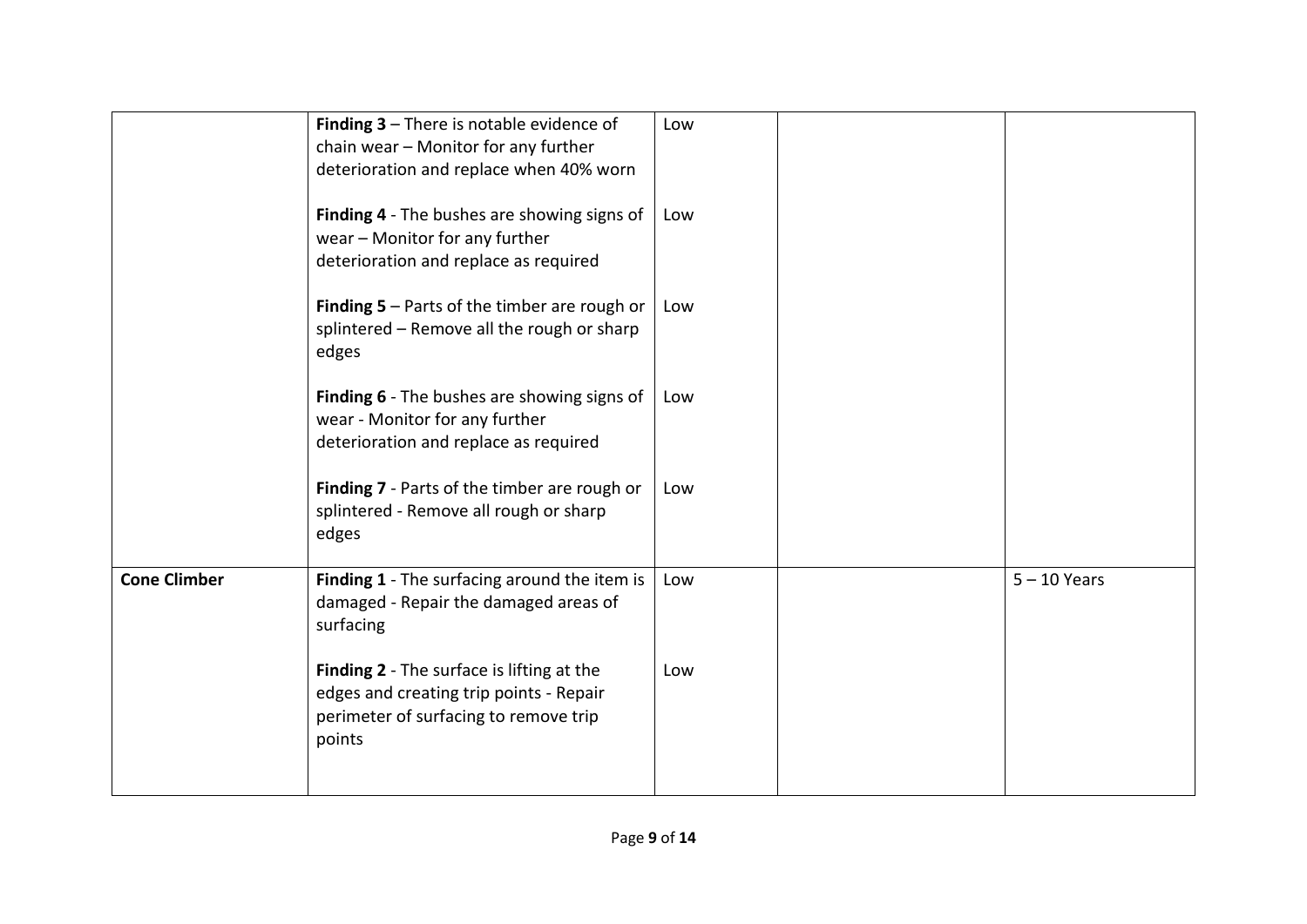|                   | Finding 3 - There are gaps opening<br>between the surfacing and the edging<br>surround or between the joints in the<br>surfacing - Monitor for any further<br>deterioration and repair as required<br>Finding 4 - The ropes/nets are | Low<br>Low |                                                                                              |               |
|-------------------|--------------------------------------------------------------------------------------------------------------------------------------------------------------------------------------------------------------------------------------|------------|----------------------------------------------------------------------------------------------|---------------|
|                   | worn/damaged in places - Monitor for any<br>further deterioration and repair or replace<br>as required                                                                                                                               |            |                                                                                              |               |
|                   | Finding 5 - The surfacing dimensions are<br>short and do not meet with the<br>requirements of the current applicable<br>standard - Monitor - no remedial action<br>recommended                                                       | Low        |                                                                                              |               |
| 1 Bay Seat (Flat) | Finding 1 - The timber stain is in poor<br>condition - Prepare all affected parts and<br>re-stain with an appropriate preservative                                                                                                   | Low        | Request the Parish Council<br>Contractor or Cosmo look<br>into repairing the medium<br>risks | $3 - 5$ Years |
|                   | Finding 2 - There is some evidence of rot in<br>the timber - Monitor for any further<br>deterioration and replace as required                                                                                                        | Low        |                                                                                              |               |
|                   | Finding 3 - The surfacing is severely<br>damaged - Repair damaged areas of<br>surfacing                                                                                                                                              | Medium     |                                                                                              |               |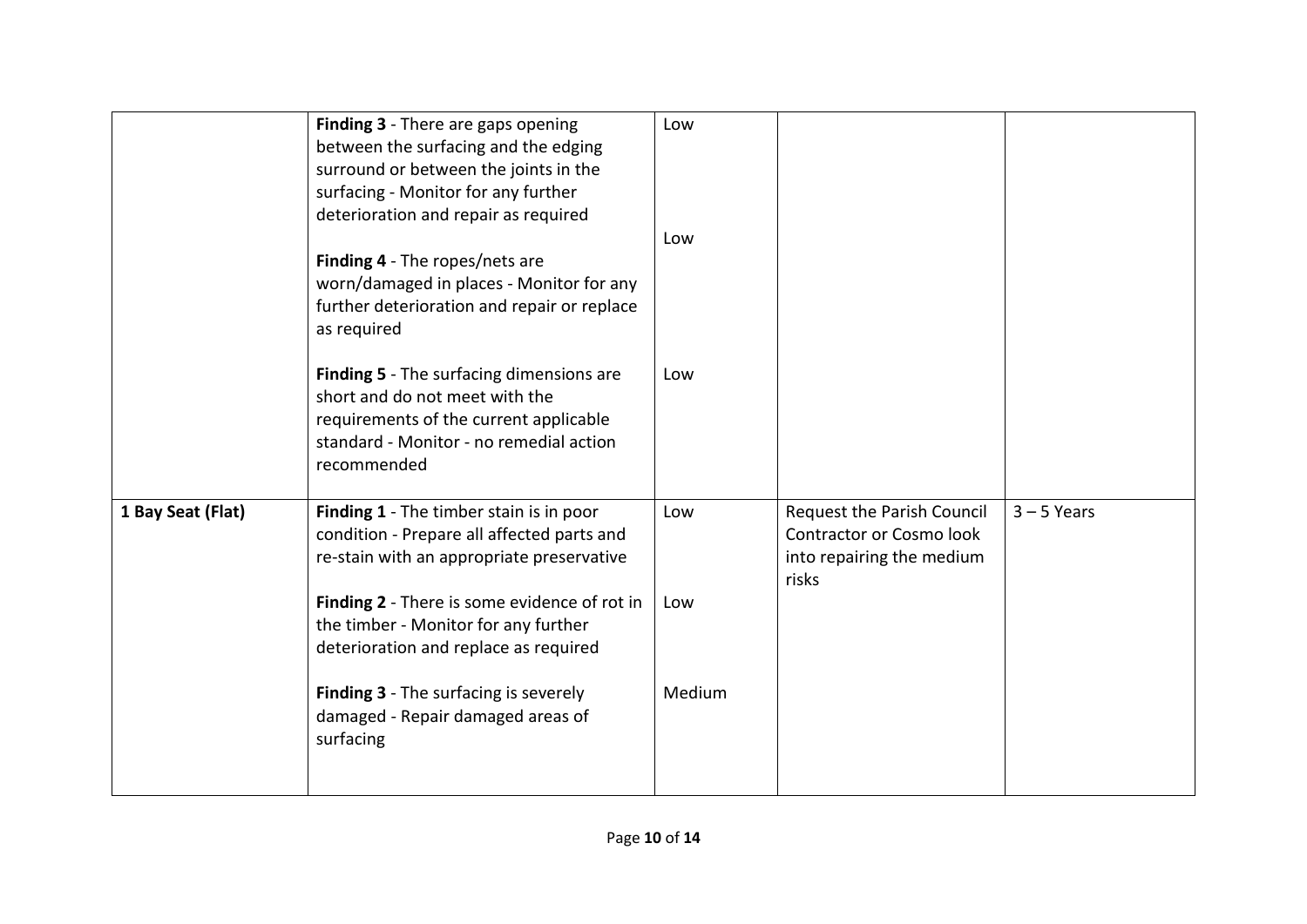| Finding 4 - The seat has minor damage or<br>wear - Monitor for any further<br>deterioration and replace as required                                                                                                                                                                                        | Low    |  |
|------------------------------------------------------------------------------------------------------------------------------------------------------------------------------------------------------------------------------------------------------------------------------------------------------------|--------|--|
| Finding 5 - The chain openings are in<br>excess of the 8.6mm as recommended by<br>BS EN 1176 - Monitor - No remedial work<br>recommended                                                                                                                                                                   | Low    |  |
| Finding 6 - There is some notable evidence<br>of chain wear - Monitor for any further<br>deterioration and replace when 40% worn                                                                                                                                                                           | Low    |  |
| Finding 7 - Parts of the timber are rough or<br>splintered - Remove all rough or sharp<br>edges                                                                                                                                                                                                            | Low    |  |
| <b>Finding 8</b> - The bushes are worn or missing<br>- Replace worn or missing bushes                                                                                                                                                                                                                      | Medium |  |
| Finding 9 - The timber has a number of<br>splits/shakes or air cracks and this may<br>affect the stability or allow water ingress<br>which will<br>accelerate the rotting process - Monitor to<br>ensure the splits do not cross through<br>fixing points of the structure and/or cause<br>any instability | Medium |  |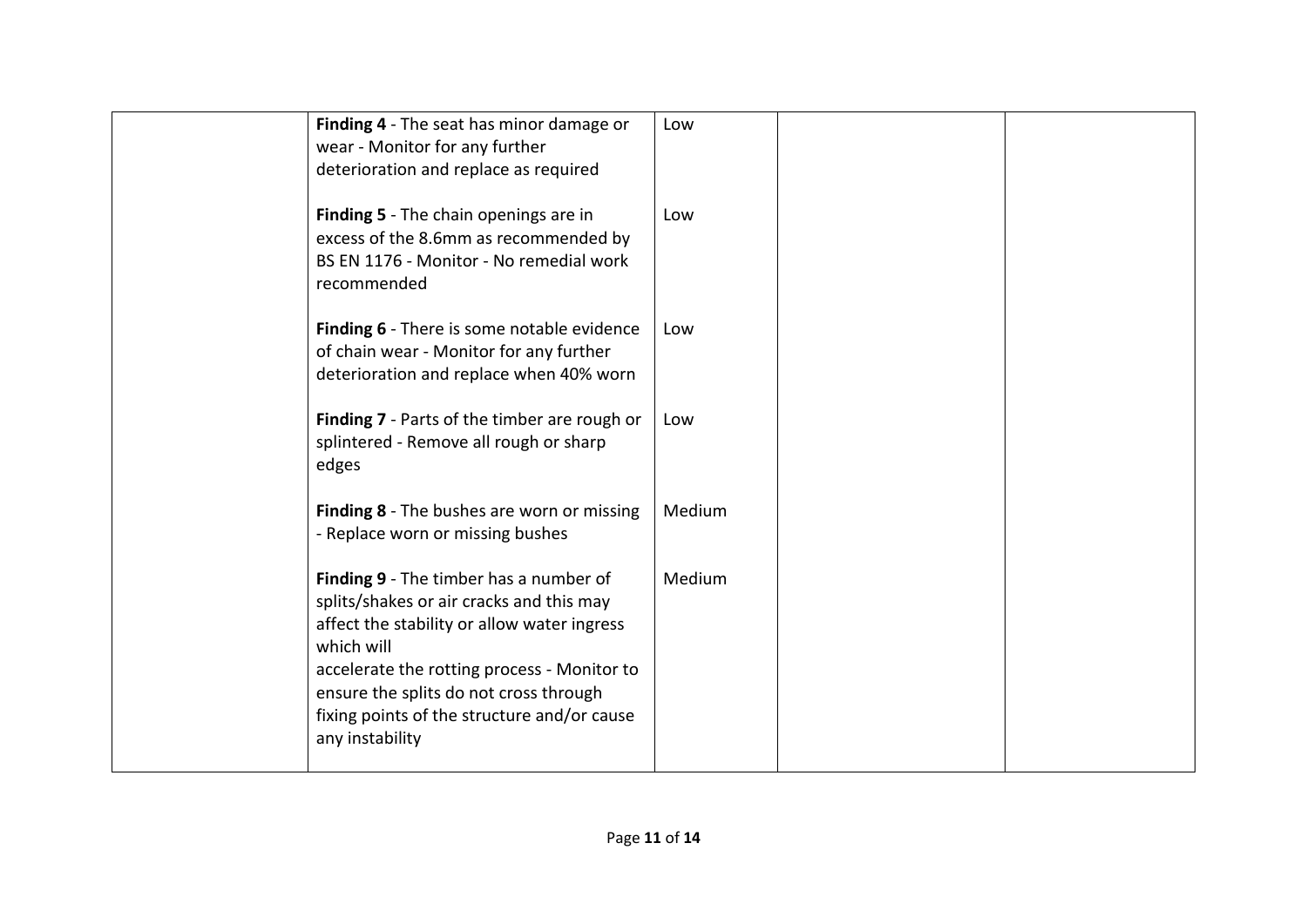| <b>Activity Trail</b> | Finding 1 - The ropes/nets are<br>worn/damaged in places - Monitor for any<br>further deterioration and repair or replace<br>as required<br>Finding 2 - There is some evidence of rot in<br>the timber - Monitor for any further<br>deterioration and replace as required<br>Finding 3 - The bearing is not operating<br>correctly - Replace the bearing as required                                                                                                                                                                                                                                                                                | Low<br>Low<br>Low |                       | $5 - 10$ Years |
|-----------------------|-----------------------------------------------------------------------------------------------------------------------------------------------------------------------------------------------------------------------------------------------------------------------------------------------------------------------------------------------------------------------------------------------------------------------------------------------------------------------------------------------------------------------------------------------------------------------------------------------------------------------------------------------------|-------------------|-----------------------|----------------|
| <b>Cable Runway</b>   | Finding 1 - We have completed a visual<br>inspection of the cable and fixing points<br>from ground level, however it is not<br>possible to fully inspect the cable and<br>fixings without either hiring equipment to<br>gain access or removing the cable and<br>inspecting at ground level. We recommend<br>that the main cable and fixing security is<br>thoroughly inspected at least in<br>accordance with the manufacturers<br>recommendations to check for damage,<br>security or internal rusting, this will help<br>to ensure the continued safe use of the<br>equipment - Inspect in accordance with<br>the manufacturer's recommendations | Low               | Refer to manufacturer | $5 - 10$ Years |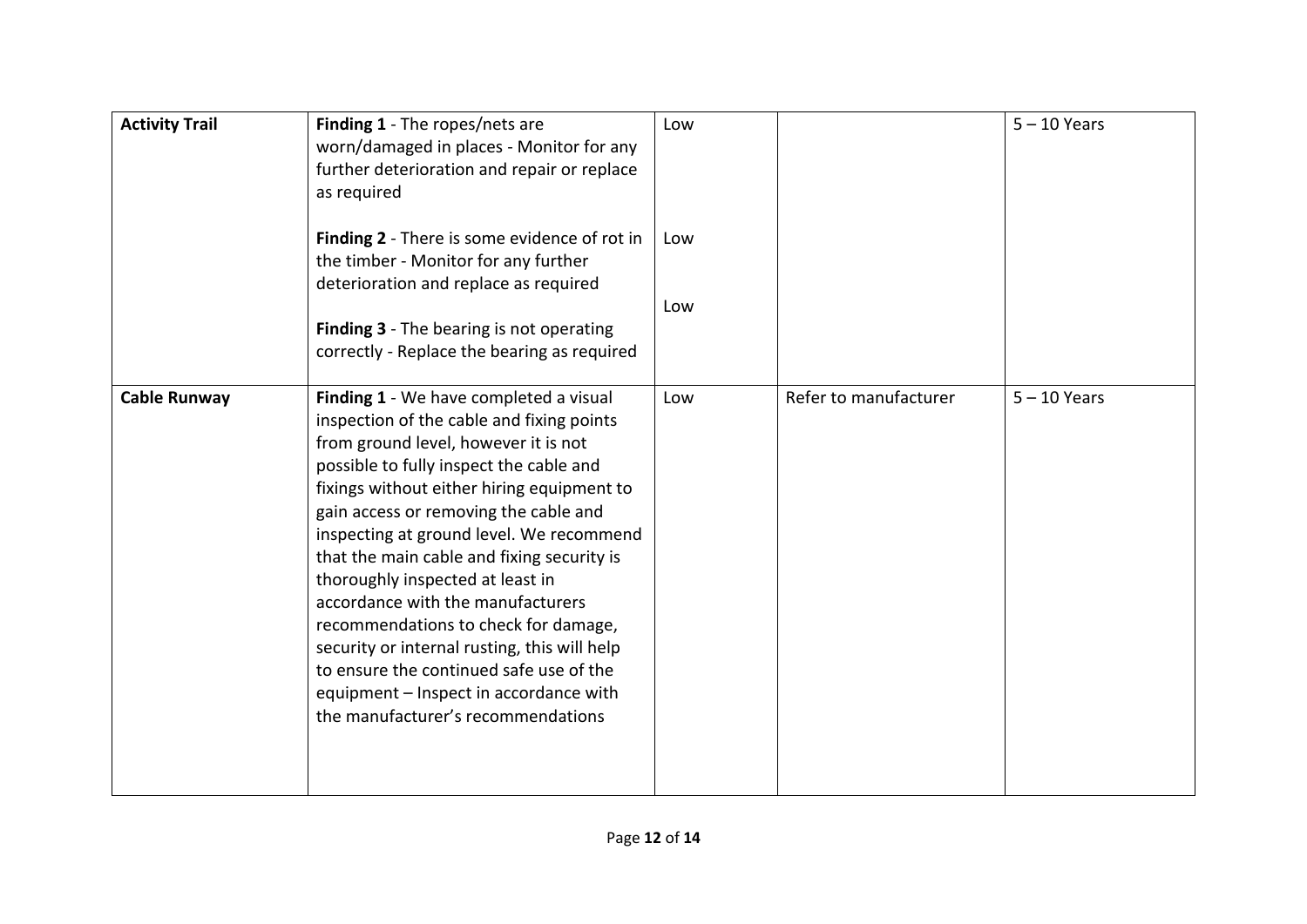|                         | Finding 2 - The seat connection cannot be<br>inspected without dismantling the seat -<br>Dismantle the seat to inspect the seat<br>connection for wear<br>Finding 3 - The cableway seat has been<br>damaged - Monitor for any further<br>deterioration and replace as required | Low<br>Low |            |
|-------------------------|--------------------------------------------------------------------------------------------------------------------------------------------------------------------------------------------------------------------------------------------------------------------------------|------------|------------|
|                         | Finding 4 - The chain openings are in<br>excess of the 8.6mm as recommended by<br>BS EN 1176 - Monitor - No remedial work<br>recommended                                                                                                                                       | Low        |            |
|                         | Finding 5 - There is some notable evidence<br>of chain wear - Monitor for any further<br>deterioration and replace when 40% worn                                                                                                                                               | Low        |            |
|                         | Finding 6 - The seat suspension cover has<br>been damaged - Monitor for any further<br>deterioration and replace as required                                                                                                                                                   | Low        |            |
| <b>Ancillary Items</b>  |                                                                                                                                                                                                                                                                                |            |            |
| <b>Gate Combination</b> | Finding 1 - The seat suspension cover has<br>been damaged - Monitor for any further<br>deterioration and replace as required -<br>Monitor use and repair as required                                                                                                           | Low        | Not stated |